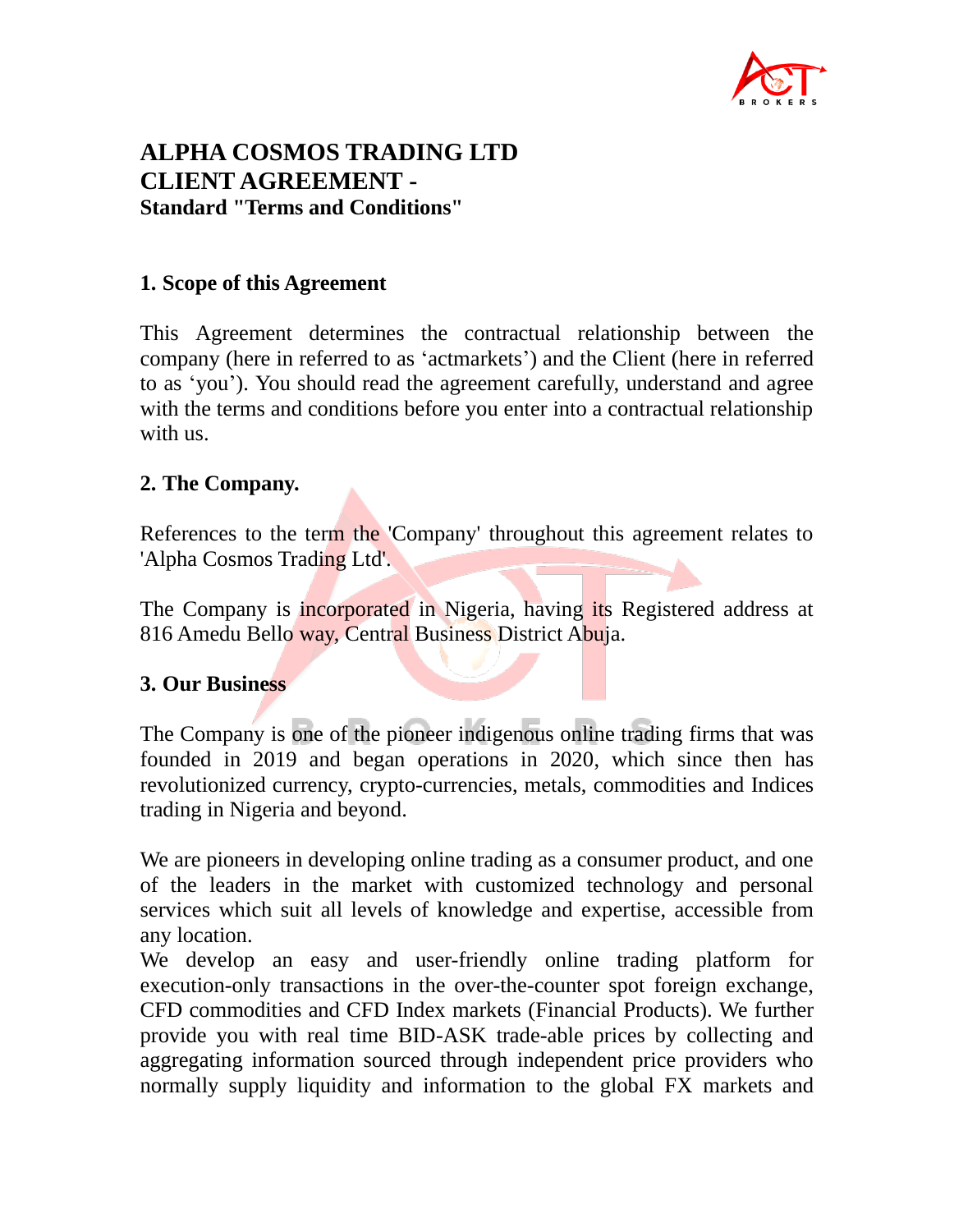

distributes the real time BID-ASK trade-able prices to you via the Metaquotes platform.

We also provide you with direct Phone dealing with our professional Sales and Account managers and dealing via the Company Chat Service

### **4. Trading Accounts**

**4.1.** Opening a Live Trading (Active) Account.

In order to be able to enter into trading transactions, you will first need to open a Live Account. There are different types of accounts you can choose to operate. You may change or upgrade your account to suit your requirements, or you can talk to one of our professional Account managers.

**4.2.** Know Your Customer (KYC) Documentation/Client Identification Procedure.

You agree to provide true, current and complete information about yourself during the registration process. If you are an authorized representative of a company, you declare that you have the authority to bind the company to this Agreement. We are required by law to obtain, verify, and record information identifying each person who opens an account. Hence, when you open an account, we ask that you provide certain documentation to identify yourself and to verify the information you have submitted to us upon registration.

**4.3.** Client Identification Procedure.

You will be required to send us the following identification documents:

A. Proof of Identification (POI)

A clear copy of your driver's license, national ID card or your international passport.

B. Proof of Address (POA)

-A clear copy of a recent utility bill, bank statement or current rent receipt.

-Your proof of address must include your full name and address, and have been issued within the last 3 months.

i. Any profits will be sent to you via bank transfer and we will require the above documents to complete the transaction (please refer to clause 4.3. A and B (above).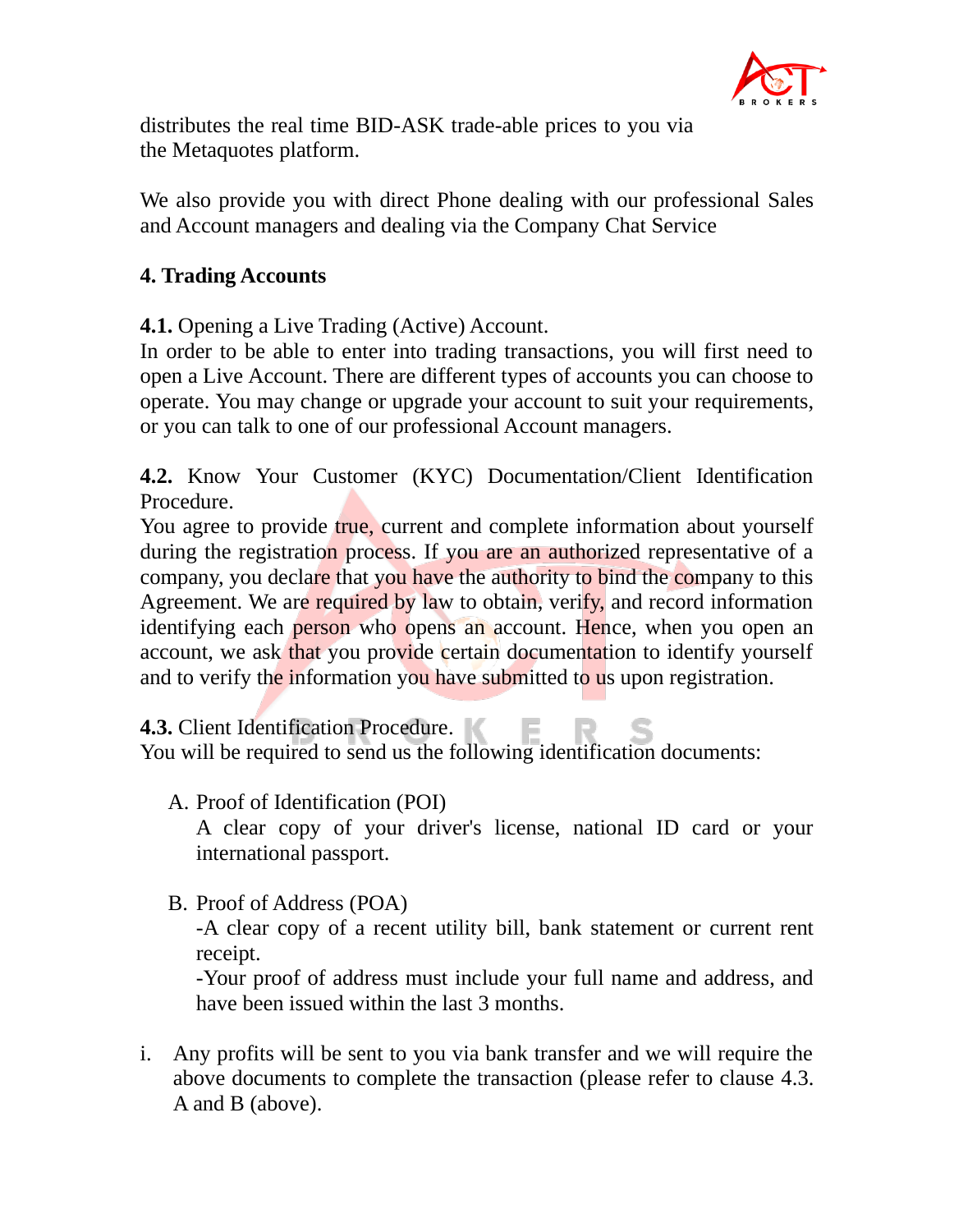

- ii. Any losses will be deducted from the return funds (deposits)
- iii. Consent By accepting these Terms and Conditions you give your explicit consent as to this procedure
- iv. We reserve the right to refuse or reject a registration at our own discretion or based on regulatory restrictions imposed on us.

### **4.4.** Active Account Security and Management.

Once you open an account with us, you will be required to use an email and password that can be used every time you want to access our services. Please take any necessary actions required to keep this information and do not share it with others. You are responsible to protect this information. If you misplace or lose any of the above data or you suspect that someone else has access to them, you should notify us immediately in writing or through your account manager.

### **4.5.** Currency

All amounts concerned for the opening and the operation of your account will be payable in the currency that you chose upon opening your account with us.

### **4.6.** Payment Methods

We will only accept cleared funds (funds that are available in your bank / debit /credit card account). You can fund your account through the following means:

- -Debit or Credit card payment
- -Bank transfer
- -Paystack
- -OnlineNaira

### **4.7.** Withdrawals & Deposits.

**4.7.1.** Documentation: So as to proceed with the execution of a withdrawal order, you need to provide us with documentation verifying your identity so that we can authenticate your identity, as required by law, card banks' regulations and our internal policies.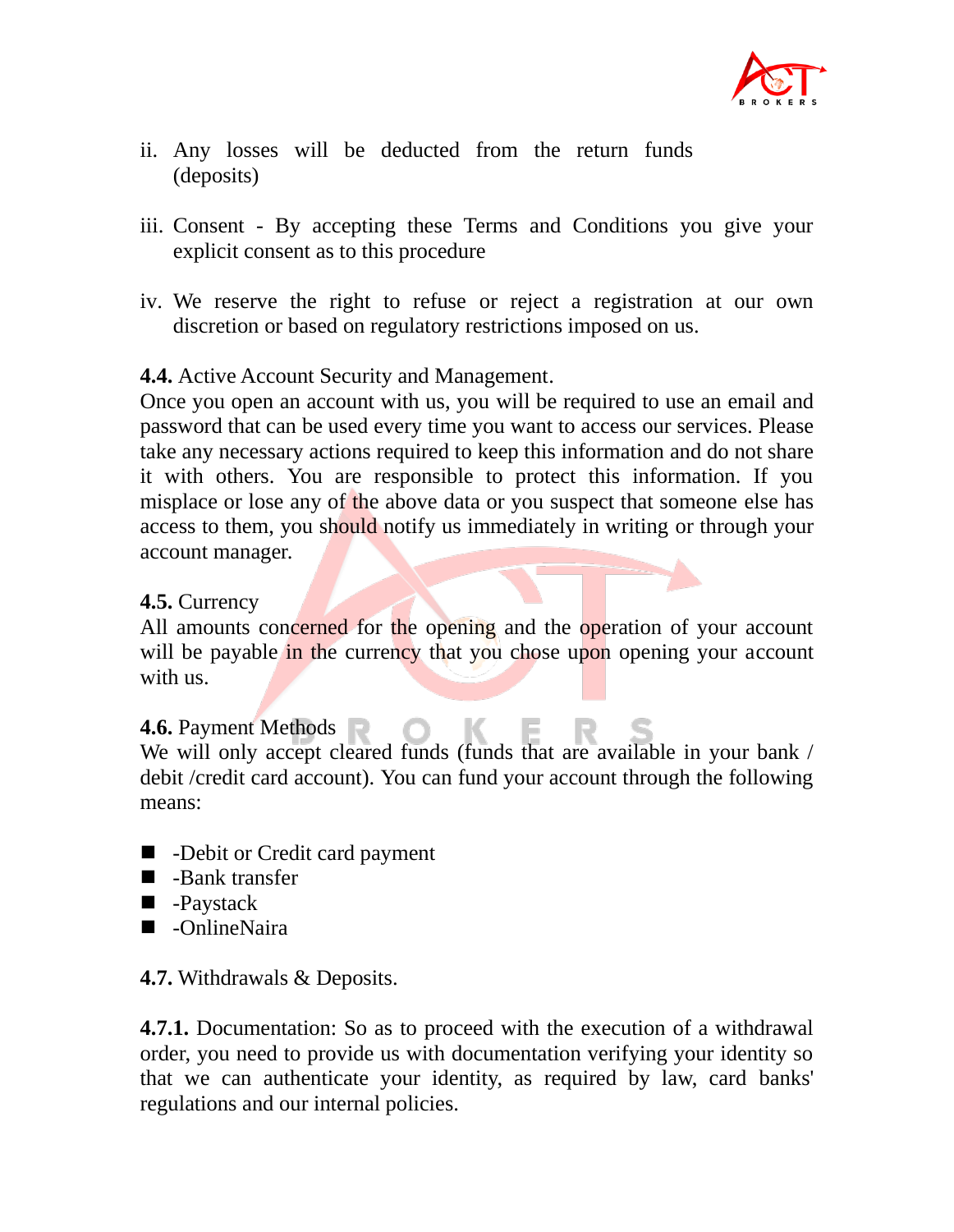

**4.7.2.** Cards: Debit or Credit card deposits may be refunded, up to their entirety, to the same debit or credit card that a withdrawal is executed. A withdrawal to a bank account where initial deposits have been performed by debit or credit cards will be executed at our discretion.

**4.7.3.** Withdrawals: Withdrawals to bank accounts may take a longer time period to be credited to your account. When choosing an account base currency other than the currency used in your debit or credit card, you may incur fees which are due to currency conversion or other charges; therefore your refunded amount may vary slightly from the sum that you initially deposited in your account base currency. Please read the terms and conditions of the bank that you hold an account with regarding their charge policies in currency conversion.

**4.7.4.** Wire Transfers: When depositing funds via bank transfer, you must use your personal bank account in a bank established within the country of your permanent residence. This is an absolute requirement imposed by Anti-Money Laundering legislation. An authentic SWIFT, or transfer confirmation, indicating the origin of the funds, must be sent from your bank to us. If such SWIFT or transfer confirmation is not sent, the deposit may not reach your account and it will be returned to your bank account. As already established, any withdrawal of funds from your account, can only be refunded to the same bank account that the funds were originally received from. K Е B

**4.7.5.** E-wallets payment methods: If you decide to deposit funds via e-wallets, you are bound by the rules and regulations of this service provider. You may also be liable to further charges and other restrictions. Please read the terms and conditions of your service provider for further information. We will credit your account with the net amount we received. Please note that we may have to execute withdrawals via a facility other than the provider you used for the original deposit, if required for legal and regulatory purposes (Anti Money Laundering rules).

**4.7.6.** Deposit Limit Restrictions: Please also note that we may, upon our own discretion, impose certain restrictions on the amounts that you have deposited using your debit or credit card.

**4.7.7.** Islamic Accounts: In the event of a client who, due to its observance of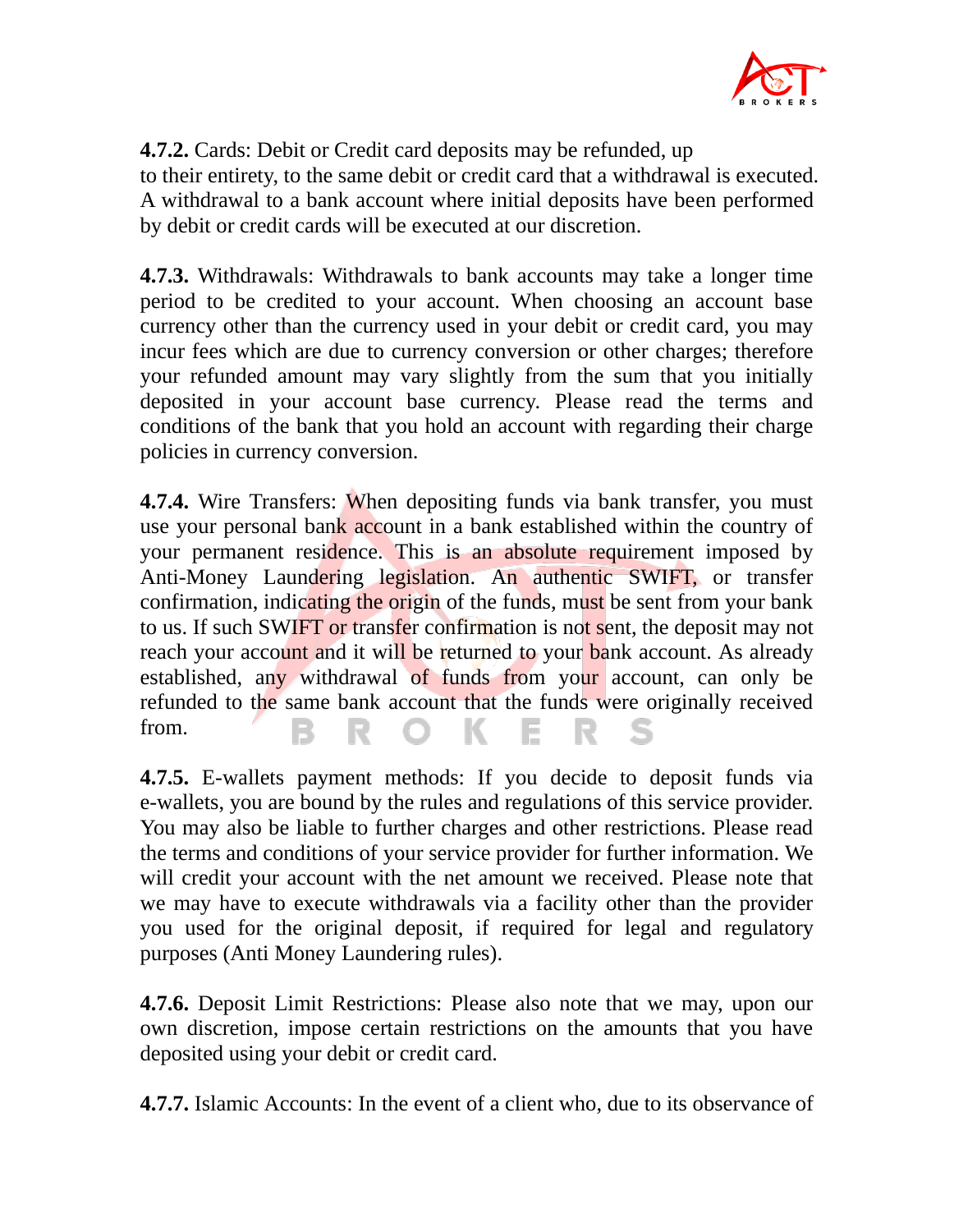

Islamic religious beliefs, cannot receive or pay interest, such customer may elect to designate, in the manner provided, their trading account to be a 'swap-free' account not charged with or entitled to rollovers and/or interest ('Islamic Account'). The customer hereby confirms and accepts that a request to render their account as Islamic shall only be made due to the said Islamic religious beliefs and for no other reason whatsoever. The Company reserves the right to refuse to accept the request of a customer to designate their account as an Islamic Account.

**4.7.8.** In the event that the Company suspects that a customer is abusing the rights conferred to them by the classification of the account as being an Islamic Account, the Company has the right, with prior notice, to proceed with one or more of the following:

- i. Recall the designation of the Account as Islamic Account and render it a normal trading Account; and/or
- ii. Close any open positions and reinstate them upon the then real market price. The customer hereby, acknowledges that they shall bear all costs derived from the aforementioned action, including but not limited to, the cost on the change of the spread.

**4.8.** Trader Accounts Archiving and dormancy (Metatrader 5 platform (MT5))

**4.8.1.** Periodically, we perform automatic archiving to MT5 accounts that meet ALL of the following conditions:

- time of account inactivity (time since last access to the MT5 account (login)) exceeds 180 consecutive days; AND
- $\blacksquare$  -the account balance is 0: AND
- $\blacksquare$  -there are no open positions on that account; AND
- $\blacksquare$  -no positions were closed during the inactivity period (no trading activity on the account, such as transmitting of agent's commissions, deposits & withdrawals).

**4.8.2.** Dormant Accounts: Client accounts in which there have been no transactions for a set period of six (6) consecutive months will be considered dormant. Dormancy fees will be applied if there are funds in the account at the company's discretion.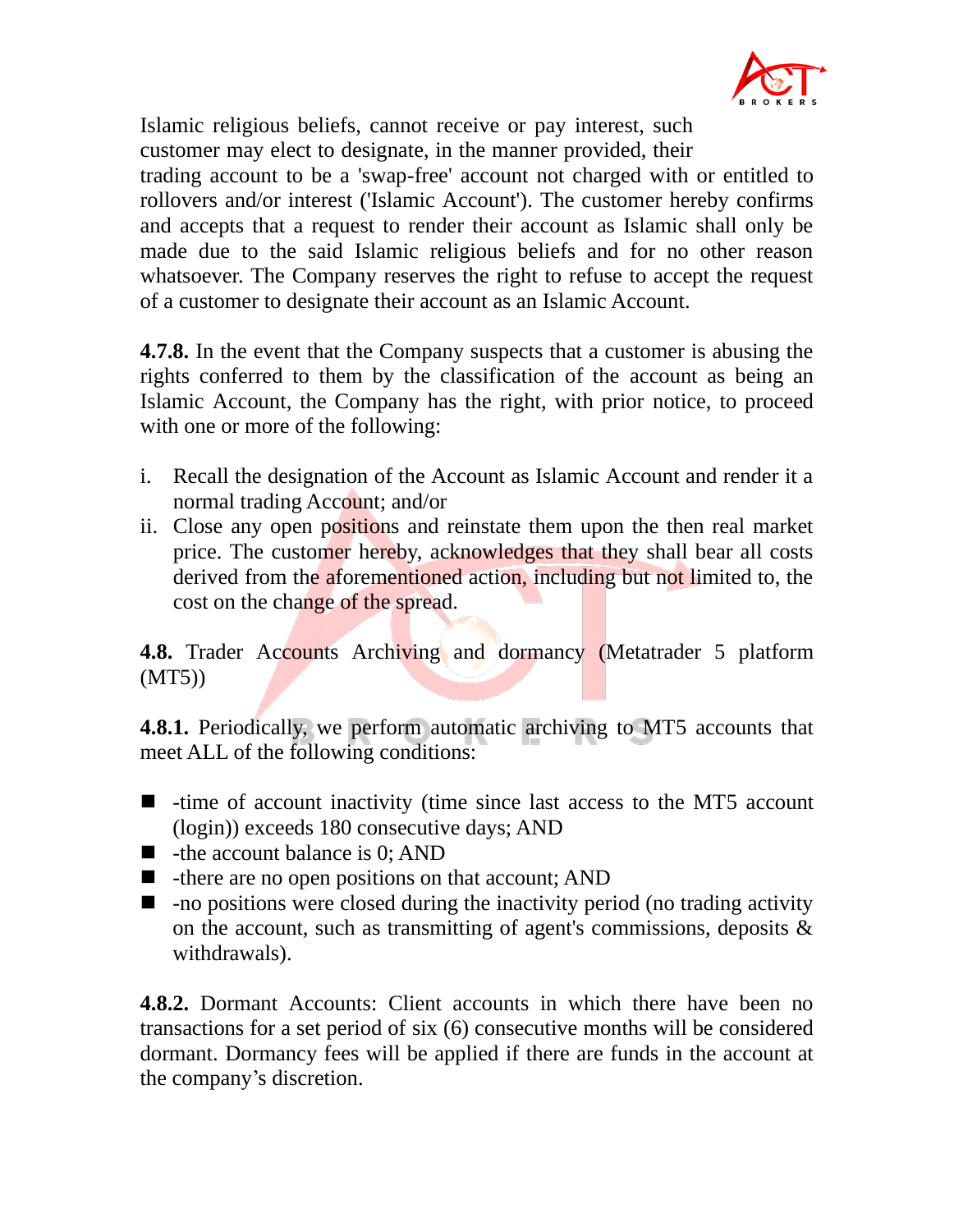

**4.8.3.** You may re-activate your MT5 trading account at any time, following archiving or dormancy, at no charge or penalty, by contacting us,

### **4.9.** Partners, Marketing and Promotions.

The Company may come up with various packages that may encourage individuals, cooperate bodies or groups to partner her in order to achieve a mutually beneficial relationship, the company may also run certain seasonal promotions related to its products and services from time to time.

Each partner package or promotion will be subject to its unique terms and conditions that you ought to read carefully each time before you participate. If you do not agree with part or the whole of the terms of any package or Promotion, you are strongly advised not to participate.

It is also important to note that the unique terms and conditions for each partner package or promotion must be consistent and subject to the provisions of this agreement.

**4.9.1.** Termination: If you wish to close your account, you must notify us in writing. If we wish to close your account, we will also notify you in writing by giving reasonable notice, unless there are grounds where we need to terminate our contractual relationship with you earlier or even immediately without notice

**4.9.2.** Early/Immediate Termination: Grounds for early/immediate termination may include but are not limited to:

- -act of bad faith (News Gap and Break Gap Trading Abuse);
- -breach of any clause in this Agreement;
- -tampering with our systems, software and platforms;
- $\blacksquare$  -acts that may put our goodwill and business in jeopardy;
- -misleading, untrue statements;
- -fraudulent or misrepresenting information;
- -default of payment;
- -conviction or accusation of any illegal action (fraud or crime);
- $\blacksquare$  -bankruptcy, insolvency, receivership of either party;
- $\blacksquare$  -restriction imposed on us by the legislator;
- $\blacksquare$  -any other reason that we consider appropriate and necessary;
- $\blacksquare$  -an unauthorized activity.

**4.10.** Unauthorized Activities.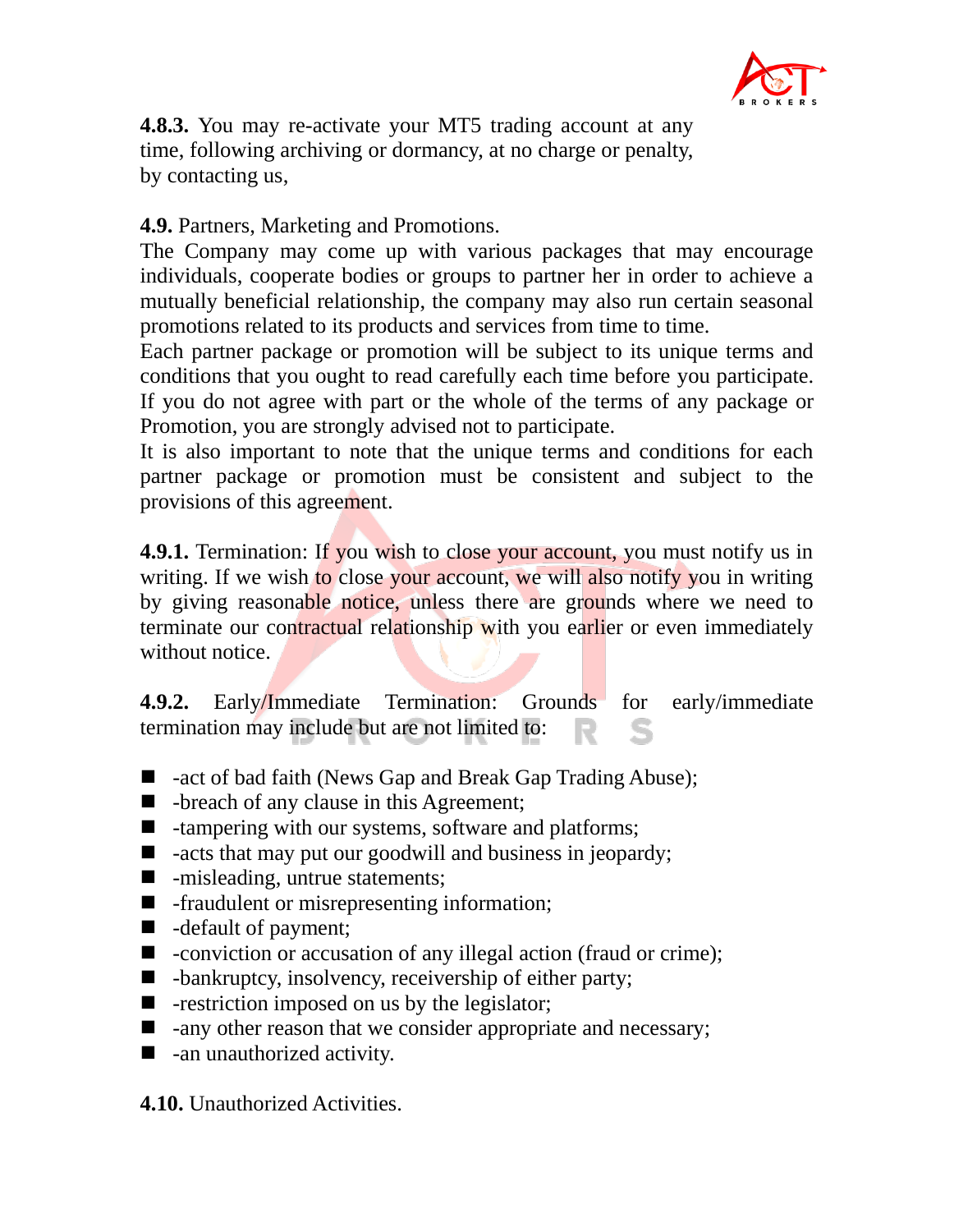

It is not permitted to use the services of the Company for an activity that is not authorized. In using the services of the

Company, you agree and acknowledge that you will not use our products and services for any Unauthorized Activity.

'Unauthorized Activities' here may mean any act, including but not limited to:

**4.10.1.** Money Laundering: The concealment of the origins of illegally obtained money, typically by means of money transfers involving foreign banks or legitimate businesses. Evidence that would tend to show the potential of this would include depositing and withdrawing funds without trading, providing false contact information and providing false documentation.

**4.10.2**. Arbitrage: Arbitrage describes any trading result that is the outcome of actions that either eliminate the risk totally or significantly, usually abusing features provided by the Company.

**4.10.3.** Use of Unsuitable Documentation: Documentation is required to be provided by every client proving their identity and permanent residential address. Additionally, verification of a payment method, such as a credit card, may also be required. Unsuitable documentation may include fake, forged or altered documentation, which extends to alterations made physically or with alterations made by a computer to a photograph or scan.

**4.10.4.** Hedging in bad faith: Hedging is a strategy used in limiting or offsetting probability of loss from fluctuations in the prices of commodities, currencies, or securities. In effect, hedging in bad faith is the employment of various techniques but, basically taking equal and opposite positions in the same Financial Product or a Financial Product highly correlated at near the same time, indicating no interest in genuine trading. This can happen over a single account or over multiple accounts.

**4.10.5.** Use of excessive leverage: Excessive leverage is the opening of a position that requires a margin that is nearly all of the free balance. This strategy significantly heightens the danger of the clients' account ending up in a sizeable negative balance.

**4.6.10.** Trading on off-market quotes: It is not permitted to conduct an activity involving the purchase of Financial Products of any price other than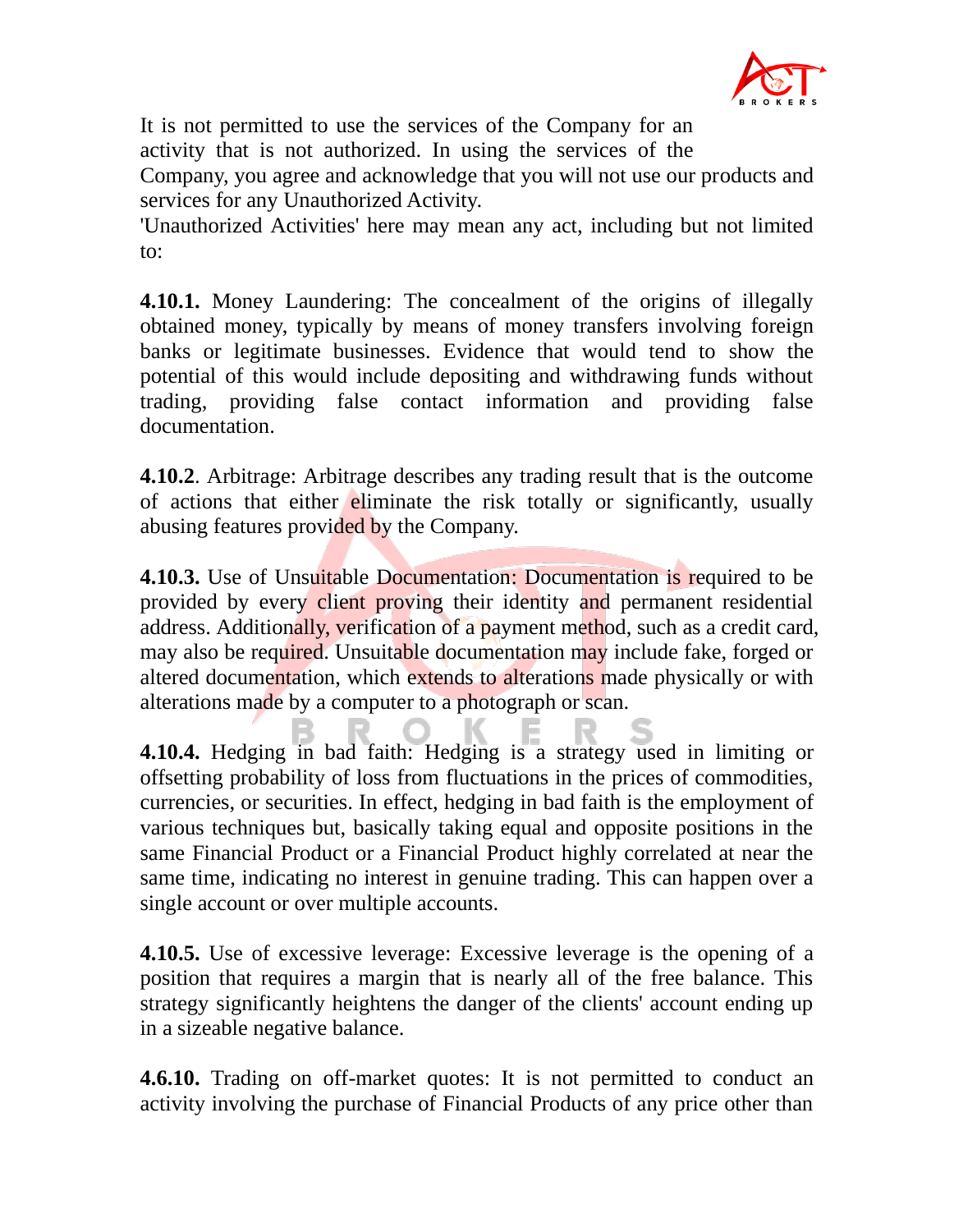

the market price at that instant.

**4.10.7.** Churning: Churning means excessive trading aiming to generate commissions. While there is no quantitative measure for churning, frequent buying and selling of securities that does little to meet the client's investment objectives may be construed as evidence of churning.

**4.10.8**. News Gap and Break Gap Trading Abuse: All products observe a break either intraday, daily or weekly. It is the norm that the last price before the break and the first price after the break to be significantly different. This difference, also known as a 'gap', means there is no market (no tradable prices) in that range. A gap can also be the outcome of news release. The Company is proud to offer a guaranteed stop loss, take profit, pending order execution and negative balance protection to protect and enhance the trading of its clients. Nonetheless, it is prohibited to use these features in bad faith. Examples where these features are used in bad faith are:

- -Positions opened minutes or even seconds before the break or news release, in an attempt to generate profits without the risk of market moves.
- -Positions that are large enough compared to the balance of the account, in an attempt to either generate profits or end up in a negative balance, which the company pays on your behalf.
- -Simultaneous positions in the opposite direction (pending or marker orders), indicating no interest in the market direction but interested in generating profits due to the guaranteed stop loss and/or negative balance.

**4.10.9.** Multiple Account Operation: Clients may not trade using the accounts of others or allow others to trade using their account. Evidence of this activity includes (i) accounts operating from the same location, (ii) using/indicating the same IP address, (iii) multiple accounts displaying the same deposit and withdrawal patterns, or (iv) accounts showing similar or identical trading patterns. Where this activity is discovered, the Company reserves the right to close the affected accounts and all related open trading positions.

**4.11.** Action Against Unauthorized Activities: The Company reserves the right to take the appropriate action in circumstances where the terms and conditions of this agreement have been breached.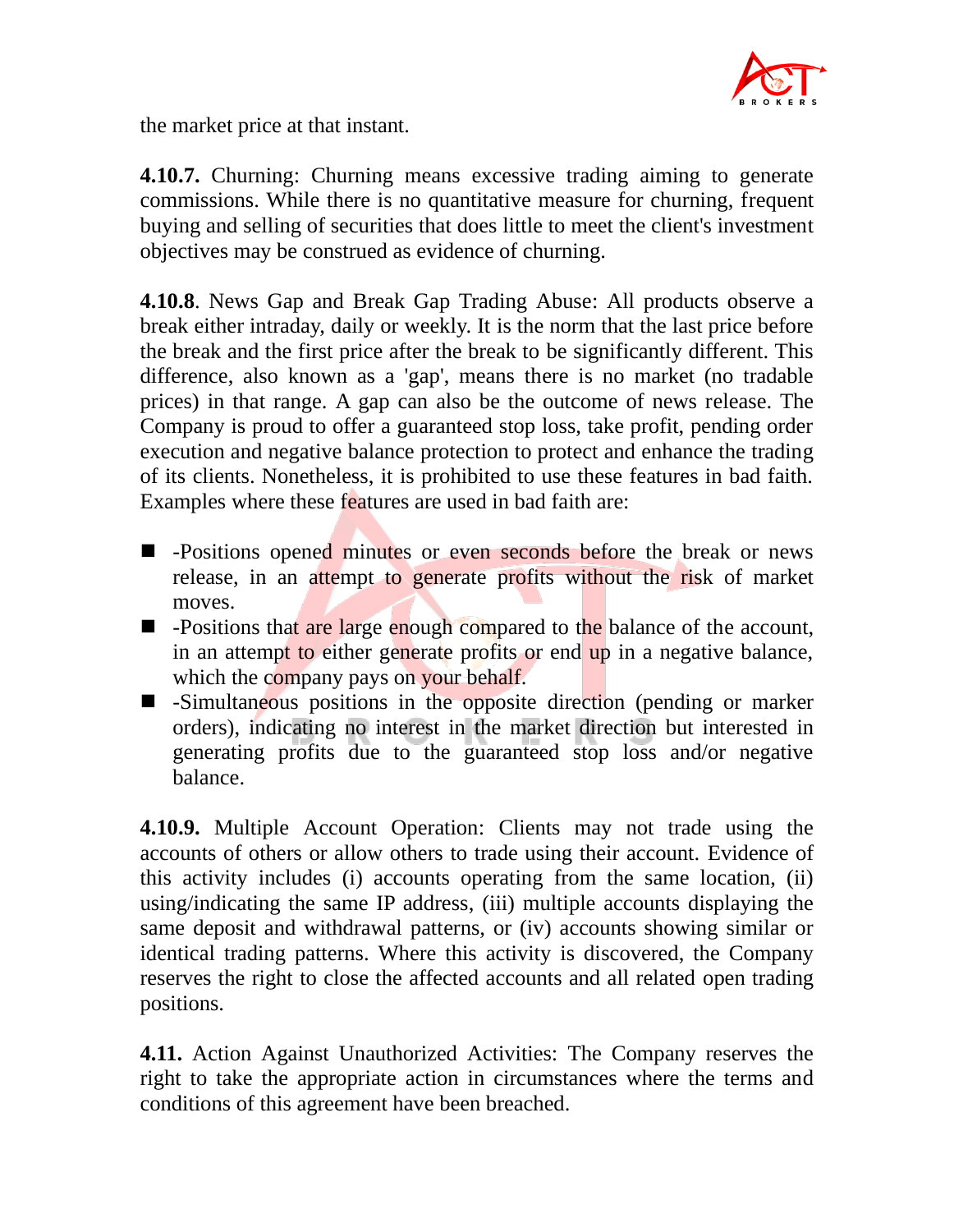

In the event of any trading activity by a trader or Introducing Broker (IB) that is deemed suspicious by the company, in violation of one or more of the conditions here in deemed as 'unauthorized activities', the company may delay payment of commissions until it verifies the relevant transactions and/or deals and in the event that the company determines the activity(s) as 'unauthorized', the consequences may include but not limited to:

- i. The suspension or closure of trades.
- ii. suspension or closure of your account.
- iii. In the case of Introducing Brokers (IBs) and other partners, the termination of the IB agreement and subsequent recalculation or withholding of the IB's commission accordingly in the company's sole discretion.

# **5. Intellectual Property**

5.1, All intellectual property of our proprietary platforms, products and services belongs to the Company. We allow you only the access and the use of the platforms for the performance of the trade transactions. Intellectual Property includes but it is not limited to any copyright on materials, the platforms, software, processes, source code, websites, patents, designs, databases, patents, trademarks, methodology, know how, trade secrets, business plans, promotional and marketing material, in any sort of form. We retain all rights, title and interest in all our Intellectual Property rights, arising out of this Agreement.

### **6. Non-Exclusive License to Use the Platform**

We only grant you with a non-exclusive and non-transferable license to access and use our proprietary platforms or third-party platforms that we manage and to benefit from our products and services. You shall not attempt to access or use our website, any platform or applications (i.e. the "System") that we own or we manage, for any purpose that is not expressly authorized by this Agreement, including but not limited to the following actions: copy, merge or transfer copies, lease, sublicense, distribute, transfer, adapt, upgrade, modify, translate or timeshare, reverse engineer, disassemble, decompile, alter or amend our Intellectual Property, in whole or part; make variations, enhancements or improvements to the System; alter or amend any or all of the content of our on-line accounts or third party accounts that we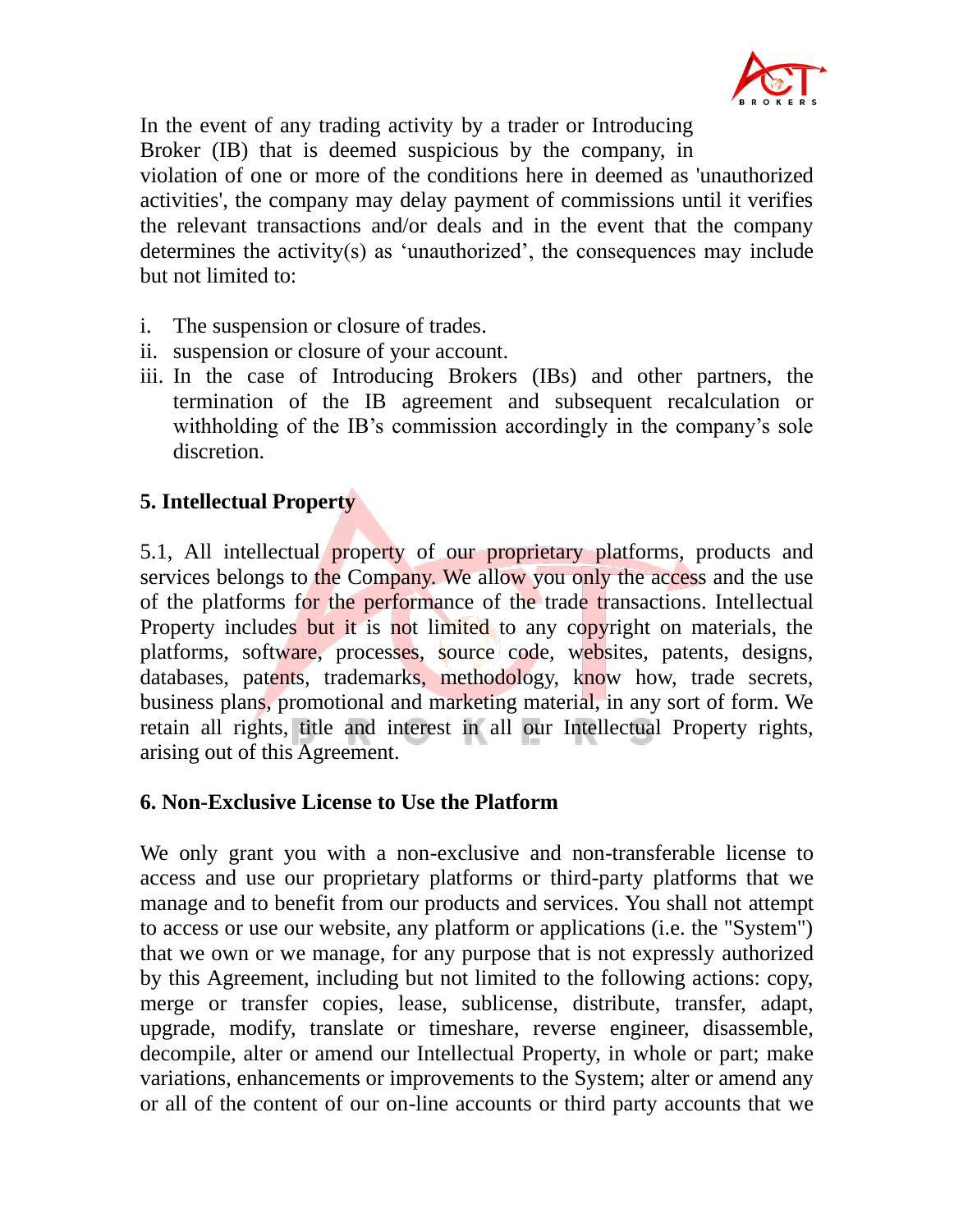

manage (or any part thereof); use the System (or any part thereof) to store or otherwise archive in any form, any pricing data or other data provided via the System, for any purpose, without our prior consent.

**6.1.** The non-proprietary platform is owned by third a party. Separate terms and conditions of access and use may apply. Please visit [http://www.metatrader5.com](http://www.metatrader5.com/) for details.

# **7. Exclusion of Liability**

**7.1.** You must be over 18 years of age, so as to enter into a contractual relationship with us.

**7.2.** You are aware that our services are currently provided solely electronically. We are not liable for any system failure either from your side or ours, including but not limited to internet connection, electricity power cut, telephone communication failure, high Internet traffic demand, malicious interference / access to your system or ours,

hardware error, mobile applications non-compatibility with our System, including our proprietary or third-party system. We cannot guarantee that the software and / or the system that we own or we manage on behalf of a third party, is uninterrupted and error free or available at all times.

**7.3.** You will not transmit to or in any way, whether directly or indirectly, expose our System to any computer virus or other similarly harmful or malicious material or device.

**7.4.** In no event shall we be liable for lost profits or any special, incidental or consequential damages arising out of or in connection with our website, system, products and services, except as stated in this agreement.

# **8. Indemnity**

**8.1.** You agree to indemnify us and hold harmless with regard to any loss, damage, liability, cost or expense that we may suffer or incur due to your acts or omissions, misrepresenting, misleading acts or breach of your obligations arising out of this contractual relationship.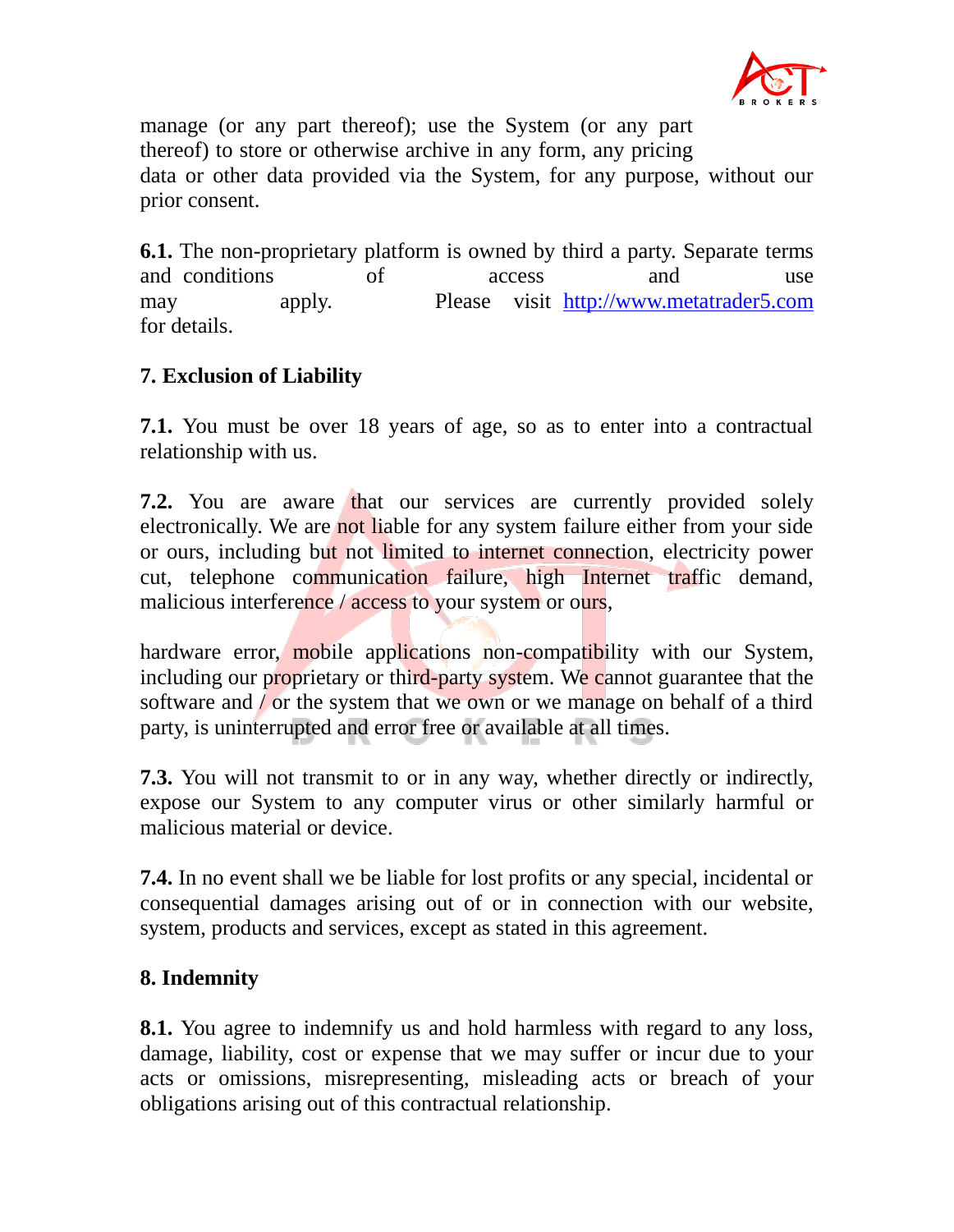

**8.2.** Our indemnification to you or any third party concerned,

in any proven circumstances, is limited to the amount of money you maintain deposited in your account with us, relating to the transaction where such liability arose.

### **9. Risk Warning**

We are required by law to inform you that trading is risky. There are various factors, such as the international prices volatility, which is very difficult to predict. Due to such volatility, in addition to the spread that we add to all calculations and quotes, no financial contract purchased or other service offered on our Website (whether or not the payout exceeds the premium amount) may be considered as a safe trade.

Do not enter into transactions or invest funds that are above your financial abilities. Also, certain financial products are not suitable for people without the relevant knowledge and / or experience. This is why we provide you with different options in terms of products and services, depending on your abilities and knowledge. If you would still wish to open an account, we will ask you to acknowledge that you are aware of the financial risks.

# **10. Misquotes / Mispricing**

10.1. It is possible, but extremely rare, that a transaction may be performed on a wrong price due a miss-quote price feed from any of our third party liquidity providers or through an unexpected technical fault. Equally, there may be delays due to internet connection or occasions where a position is opened or closed based on latent prices that do not reflect the correct market prices at the time of transaction, resulting in an inaccurate profit or inaccurate loss.

Such events may affect your transactions and our business. In this case, we will take all the necessary measures, immediately, to remedy and rectify the situation, as it is fair and suited to each case. Remedies include correcting deal entry prices or exit prices according to the correct market rates at the time of transaction. We may need to cancel any transaction(s) which are executed wrongly due to the 'price misquote', for example from preset limit/pending orders been triggered due to mispricing. We make our best efforts to contact and inform you for our actions, by telephone or by e-mail.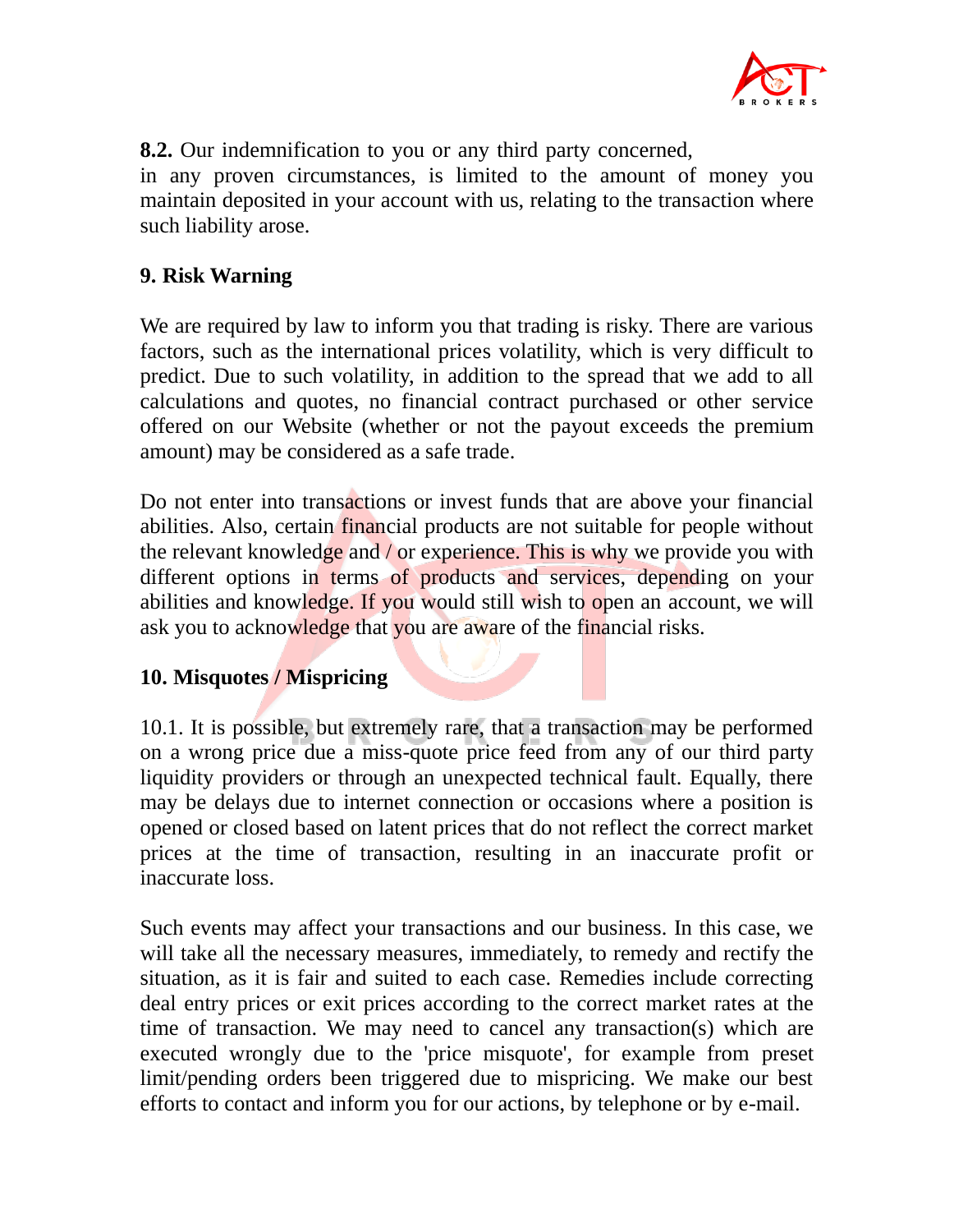

### **11. Suspension of Services**

In the unlikely event that we may need to suspend our services, on both our proprietary and third-party platforms, we will terminate our relationship with you and subsequently close all open positions at payouts fair and reasonable at the time. Such payouts shall be determined by reference to the daily values published on our website that are related to the inter-bank trading data received on financial contract quotes. Further to the above information, we may impose, at our discretion, trading volume and other restrictions on your accounts.

# **12. Data Processing - Privacy Policy - Cookies**

You may be rest assured that we take all measures to ensure that the information you entrust us with will be treated as confidential. Your personal data that we require throughout our cooperation, is safely stored in our electronic systems, it is treated as CONFIDENTIAL and it is protected by Data Protection laws. It is our policy not to disclose client information to non-affiliated third parties except with your consent or where required for legal or regulatory purposes.

Notwithstanding the above, there are certain cases where information cannot be considered confidential. This occurs where it can be proved that such information is:

- i. already available to the public, through no act or omission of the recipient or of any other third party owing an obligation of confidence to the receiver.
- ii. rightfully received from a third party without any restrictions as to its use or disclosure;
- iii. required to be disclosed pursuant to legal or regulatory requirement.

**12.1.** Cookies - Cookies are small text files that are sent to and stored on your device, such as desktop and laptop, smartphone, tablet/phablet, for accessing the Internet, when you visit a website or a webpage. Cookies allow a website to recognize a user's device. The objective of cookies use is to improve and make the user's experience easier.

# **13. Internal / External Links, Broadcasting and Information on our Website**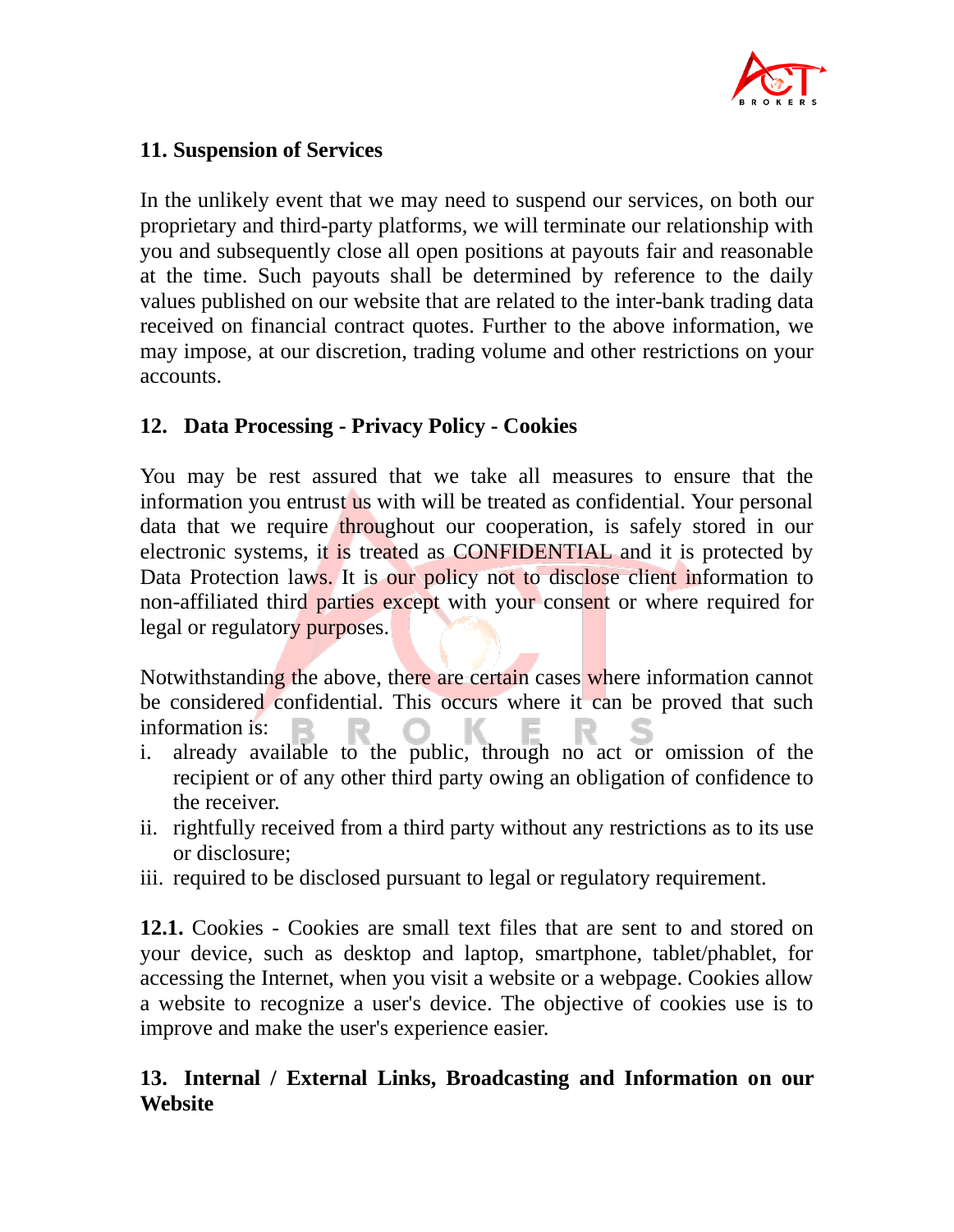

You will see on our website, broadcasts, links to both internal and external websites, such as investment research providers, relevant to the content and the nature of our services. The scope of this information is to provide you with relevant information to our services to keep you up to date with the market news and to give you some background information on the market. These links are not recommendations or advertisement by a third party but they are to be used purely for information and reference. Hence, we do not assume any liability on the accuracy of such information or for the content of the links and we are not bound by it.

You may be asked to register or subscribe before viewing the content of external links; it is upon your discretion to do so. We do not hold ourselves liable for the material of those links and / or any exposure that your data may be subject to if you decide to disclose personal information. Notwithstanding the above, if you consider that certain content of external links may be in breach of our rules and policies or they are irrelevant to our business, please notify us by email.

We take all reasonable steps to ensure the accuracy of the content published on our website. However, any information published is presented "as of the date published or indicated", and may be superseded by subsequent market events or for other reasons. In no circumstances, we guarantee the accuracy of such information that is published purely for reference purposes. Subsequently, we shall not accept liability for any loss or damage that may arise directly or indirectly from the content of the information published on our website.

### **14. Taxation**

You may be liable to pay taxes arising out of your forex activities, usually related to the profits you made, depending on the local jurisdictions in which you are a tax resident in. We do not collect any taxes on your behalf. Also, we do not provide you

with any tax advice and we do not deal with any tax related issues. Please address any tax related concerns to your tax adviser.

### **15. Changes to this Agreement**

We may, at our discretion, change any or all of the terms of this Agreement,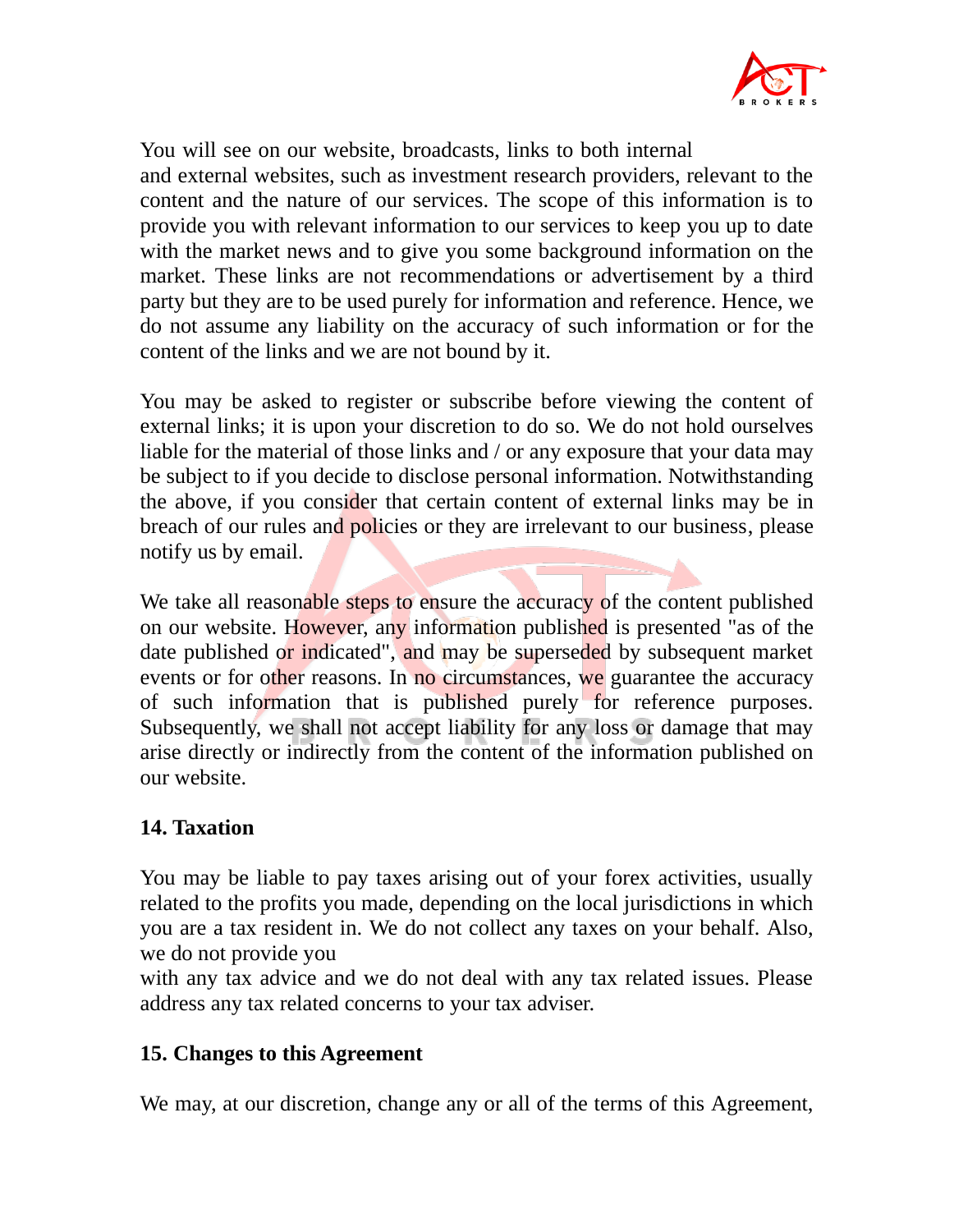

at any time and without prior notice. If you make any transaction on or after the amendments to this Agreement have come into effect, you will be deemed to have accepted the changes.

### **16. How to make a complaint**

If you have a complaint, please communicate it to us via any of the following channels:

- -your personal account manager
- -visit our website @www.actmarkets.com and chat with our representatives.
- $\blacksquare$  -send us an Email via support@actmarkets.com.

### **17. Trading Hours**

We supply you with published tradable prices and information via our trading platform. These Services are available to you on a 24hr mode of operation starting 0700hrs Monday Sydney time until 1700hrs Friday New York time.

**17.1.** Regular Trading Hours: Regular trading hours may change depending on a number of factors, such as acts of force majeure and extraordinary market conditions affecting the liquidity providers' alignment with the market. в R O K. E.

**17.2.** Special / Public Holiday Trading Hours: Special trading hours set out the period where financial product trading may be affected in a specific market due to Public Holidays.

### **18. Unforeseeable Events - Force Majeure**

We will not be liable for any failure in performance of the terms of this Agreement if such failure is caused by certain unforeseeable events, including but not limited to acts of God, war, governmental decree, natural disasters, power failure, failure in communication lines or other network failure, judgment or legal order, strike, or other circumstances, beyond our reasonable control.

### **19. Communication - Call Recording**